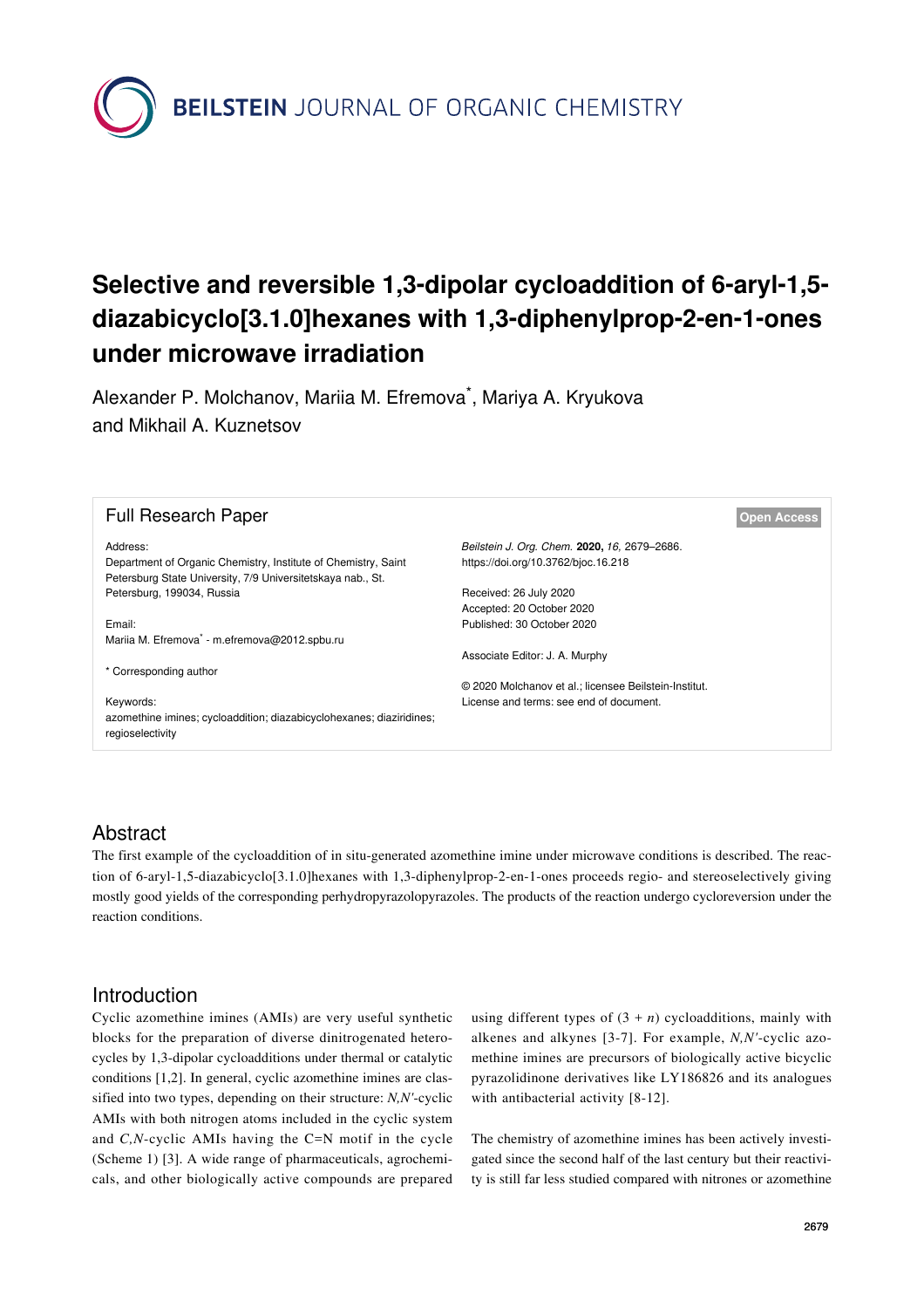<span id="page-1-0"></span>

ylides – other allyl-anionic-type 1,3-dipoles [\[13,14\]](#page-6-3). Moreover, most researches focused on stable azomethine imines [\[3,4\].](#page-6-1) The most accessible and widely studied precursors for unstable azomethine imines are diaziridines, i.e., three-membered rings containing two nitrogen atoms [\[15\].](#page-6-4) Thus, the unstable *N,N'*-cyclic AMIs can be generated in situ by thermal opening of any C–N bond of the diaziridine ring in 6-aryl-substituted 1,5-diazabicyclo[3.1.0]hexanes or 7-aryl-substituted 1,6-diazabicyclo[4.1.0]heptanes, respectively [\[16,17\]](#page-6-5). For the thermal generation conditions, the 1,3-dipolar cycloadditions of AMIs were studied in detail only with the very active dipolarophiles: *N*-arylmaleimides, dialkyl fumarates, dicyanoethylene, diphenylcyclopropenone, aryl isocyanates, and aryl isothiocyanates [\[18-22\]](#page-6-6). Another approach to the generation of unstable AMIs from 6-aryl-1,5-diazabicyclo[3.1.0]hexanes is based on the catalytic cleavage of the C–N bond in the diaziridine ring under the influence of Lewis acids [\[23,24\].](#page-6-7) However, the selectivity of the cycloaddition for thermal or catalytic conditions can be different [\[25\]](#page-6-8). It was possible to obtain the cycloaddition products of unstable azomethine imines with carbon disulfide [\[26\],](#page-6-9) diphenylketene [\[27\]](#page-6-10), β-nitrostyrenes [\[28,29\]](#page-6-11), if ionic liquids (IL) were used as reaction media. The reaction of β-nitrostyrenes with azomethine imines proceeds giving mixtures of Michael and *anti*-Michael-type adducts, containing a nitro group at the  $C^2$ - or  $C^1$ -position of the hexahydropyrazolo[1,2-*a*]pyrazole ring, respectively, apparently through zwitterionic intermediates [\[28,29\]](#page-6-11). At the same time, the cycloaddition of azomethine imine to 1,3-diphenylprop-2-en-1-ones (chalcones) in IL proceeds stereo- and regioselectively giving two diastereomeric bicyclic *anti*-Michael-type cycloadducts [\[28\].](#page-6-11) Very recently, a catalytic enantioselective  $(3 + 2)$  cycloaddition of diazabicyclohexanes with chalcones was carried out [\[30\]](#page-6-12). 1,5-Diazabicyclo[3.1.0]hexanes have been employed as precursors for 1,3-dipoles not only in  $(3 + 2)$  but also in  $(3 + 3)$ cycloadditions. It was shown that the Lewis acid-catalyzed reaction of diaziridines with donor–acceptor cyclopropanes and aziridines affords the perhydropyridazine or triazine derivatives, respectively, in good yields [\[31-33\]](#page-6-13).

The use of microwave irradiation in organic synthesis complies with the principles of green chemistry and has attracted much interest. For 1,3-dipolar cycloaddition reactions microwave irradiation not only allows to reduce the reaction time and to increase yields, but in some cases also can affect the selectivity of the reaction [\[34-36\].](#page-6-14) The efficiency of microwave irradiation has been shown for transformations of azomethine imines [\[37-](#page-7-0) [39\]](#page-7-0). However, only the conversion to pyrazolines and the dimerization were investigated previously for diaziridines under microwave conditions [\[40,41\]](#page-7-1). The cycloaddition reactions of unstable azomethine imines generated from diaziridines were investigated using only convection heating.

The aim of the current work is to investigate the regio- and diastereoselectivity of the microwave-assisted  $(3 + 2)$  cycloaddition of 6-aryldiazabicyclo[3.1.0]hexanes with 1,3-diphenylprop-2-en-1-ones.

#### Results and Discussion

Herein, we report the 1,3-dipolar cycloaddition reaction of 6-aryl-1,5-diazabicyclo[3.1.0]hexanes **1a–d** (DABCH) with 1,3-diarylpropenones **2a–l** at 110 °С under microwave irradiation using a microwave oven Discover SP in a 10 mL glass reactor. It was found that under these conditions the  $(3 + 2)$ cycloaddition products – perhydropyrazolopyrazoles **3a–l** are formed as single diastereomers mostly in good yields (up to 70%). In some cases, the pyrazolines **4a–d** are obtained in small quantities ([Scheme 2](#page-2-0)). Pyrazolines are typical byproducts observed in transformations of 6-aryldiazabicyclo[3.1.0]hexanes and are formed during the isomerization of unstable intermediate azomethine imines, generated under the reaction conditions  $[16,20,40]$ . The reaction products were separated by column chromatography and their structures proved by spectral data. Because there are contradictory data on the product structures of the reaction of DABCH with chalcones in the literature [\[11,13\]](#page-6-15), we have carried out the careful structure analysis of the obtained compounds. So, in the  ${}^{1}H$  NMR spectrum of compound **3a** there are only two signals for the substituted pyrazolidine ring – a doublet (2H) at 4.48 ppm  $(J = 7.4 \text{ Hz})$  and a triplet (1H) at 4.39 ppm  $(J = 7.4 \text{ Hz})$ . Accordingly, two characteristic signals for carbon atoms of the pyrazolidine ring are present in the  $^{13}$ C NMR spectrum – at 72.2 (2CH) and 68.7 (CH) ppm. The spatial configuration of the adducts **3e** and **3g** was further determined by single crystal X-ray diffraction analysis ([Figure 1](#page-3-0) and [Figure 2\)](#page-3-1). All products **3a–l** had similar NMR spectra and they are assumed to have the same relative configuration. It is of note, that the *trans*-configuration of the substituents in the starting chalcones completely remains in the cycloadducts, which is a characteristic feature of concerted processes.

It has been found earlier that the electronic properties of the substituted aryl group of diaziridines and chalcones showed a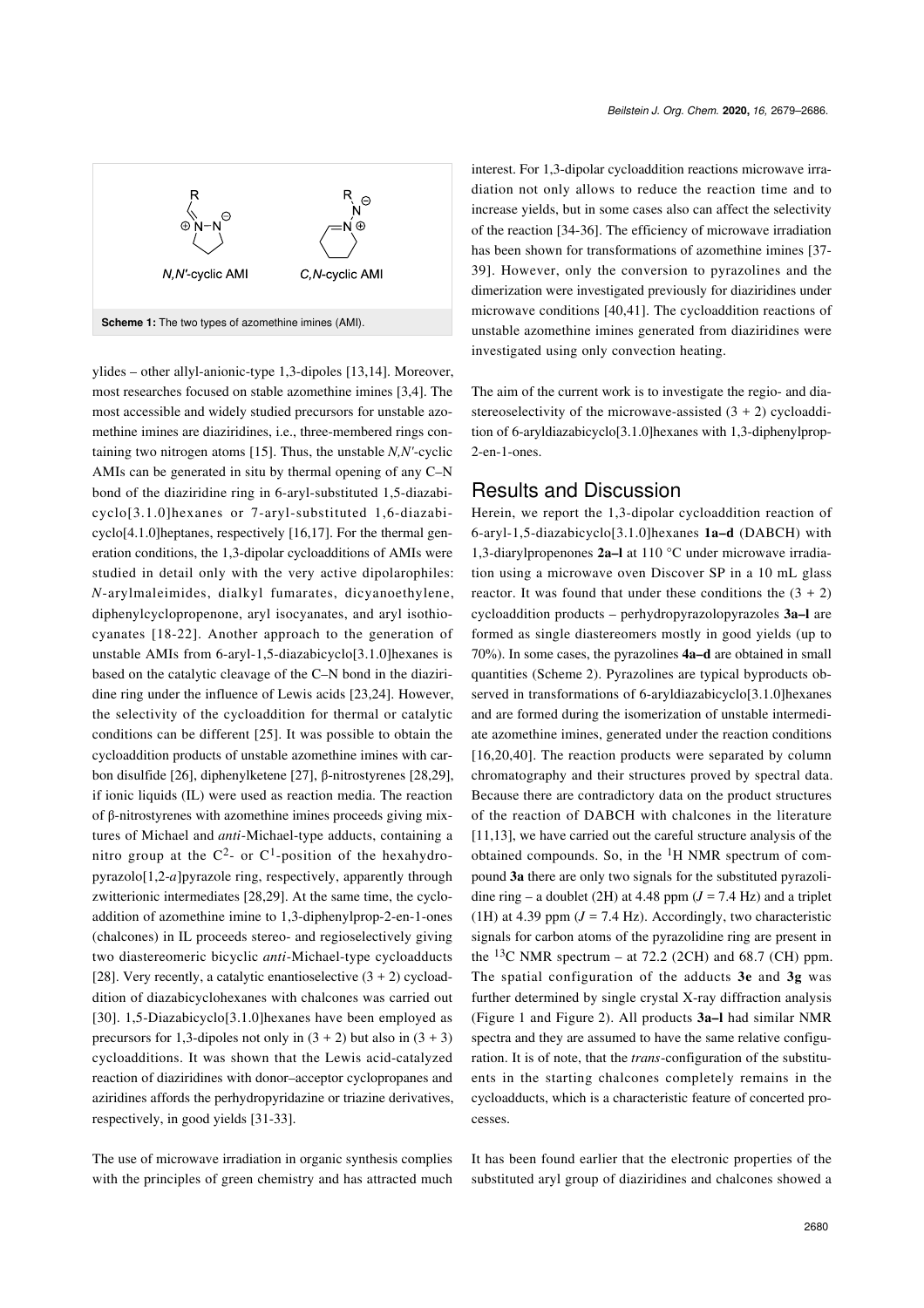<span id="page-2-0"></span>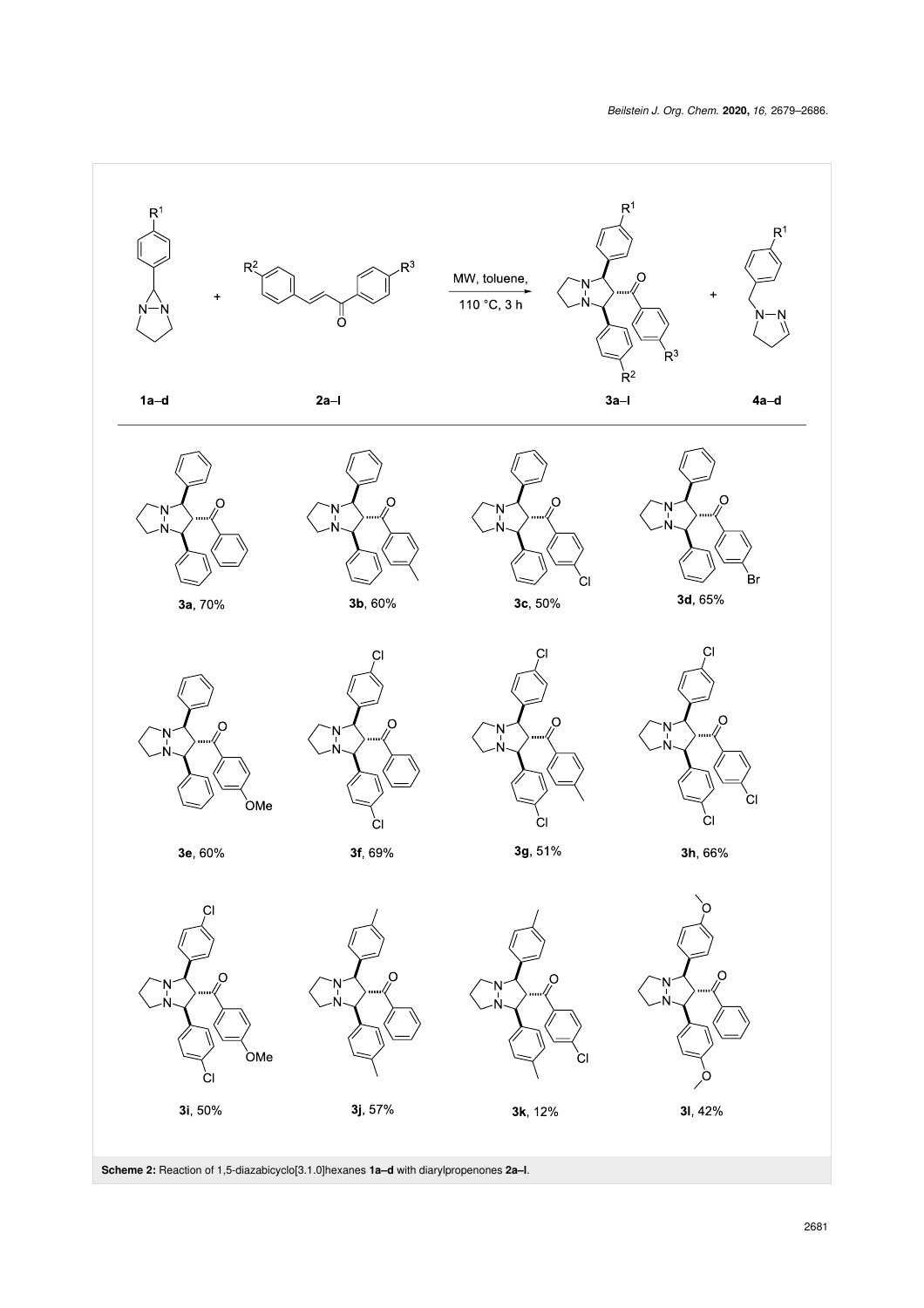

<span id="page-3-0"></span>

<span id="page-3-1"></span>

profound influence on the yields of a catalytic reaction (scandium triflate with a chiral ligand); when a phenyl or *p*-chloro/ methylphenyl-substituted diaziridine was employed, the cycloaddition products were obtained in only 11–24% yields, and good yields were achieved mostly with diaziridines containing electron-donating substituents [\[30\]](#page-6-12). In our case the products were obtained in good yields in all cases except for compound **3k** (12%), that was mainly due to difficulties in the separation of the product from a substantial quantity of formed pyrazoline

It is remarkable that the reaction of 6-phenyl-1,5-diazabicyclo[3.1.0]hexane (**1a**) with diarylpropenone **2f** under the same conditions (microwave irradiation, 110 °С, toluene, 3 h) affords the two adducts **3f** and **3m** in a 1:2 ratio and the two pyrazolines **4a** and **4b**. At the same time, the reaction of DABCH **1b** with chalcone **2a** also gives adducts **3m** and **3a** and the same pyrazolines **4a** and **4b**. As it was marked in the literature, the reactions were expected to occur in ionic liquids more selectively than in organic solvents owing to the stabilization of polar species in the ionic medium. Therefore, we carried out the reaction of DABCH **1a** with propenone **2f** in bmimCl in the presence of  $BF_3 \cdot Et_2O$  at 80 °C for 8 h, that led to the formation of adduct **3m** and pyrazoline **4a**. The reaction of DABCH **1b** and propenone **2a** under the same conditions resulted in the formation of adduct **3m** and pyrazoline **4b** ([Scheme 3](#page-4-0)).

Thus, the azomethine imine **A**, formed by heating of DABCH **1a**, either reacts with propenone **2f** giving the adduct **3m** or undergoes isomerization affording pyrazoline **4a**. On the basis of this observation we suppose that the reaction products undergo cycloreversion, i.e., under the reaction conditions the adduct **3m** may undergo a ring-opening with the liberation of the starting propenone **2f** and the new isomeric azomethine imine **B**. The latter is able to isomerize into pyrazoline **4b** or it reacts with propenone **2f** leading to adduct **3f** ([Scheme 4\)](#page-5-0).

To prove this assumption, we decided to study alternative methods for the generation of azomethine imines from adducts **3**. For this purpose, pyrazolopyrazole **3g** was heated in toluene at 110 °C for 3 hours under microwave irradiation in the presence of dipolarophiles such as maleimide **5**, isocyanate **7**, and isothiocyanate **9** ([Scheme 5](#page-5-1)). The corresponding adducts **6**, **8**, and **10** were obtained in good yields in all cases. The cycloreversion of adducts formed from azomethine imines, generated of 6-aryl-1,5-diazabicyclo[3.1.0]hexanes has been earlier assumed for the reaction of AMI with isatine, where instead of the expected fused heterocycles, a mixture of substituted pyrazolines and corresponding pyrazoles was obtained [\[42\]](#page-7-2), and also for the reaction with arylmethylidenemalononitriles [\[43\]](#page-7-3). It was assumed that the expected compounds initially had formed, but under the reaction conditions, they underwent a ring opening with the liberation of the aromatic aldehyde and formation of the new azomethine imines.

#### Conclusion

The cycloaddition of azomethine imines, generated from 6-aryl-1,5-diazabicyclo[3.1.0]hexanes under microwave heating, with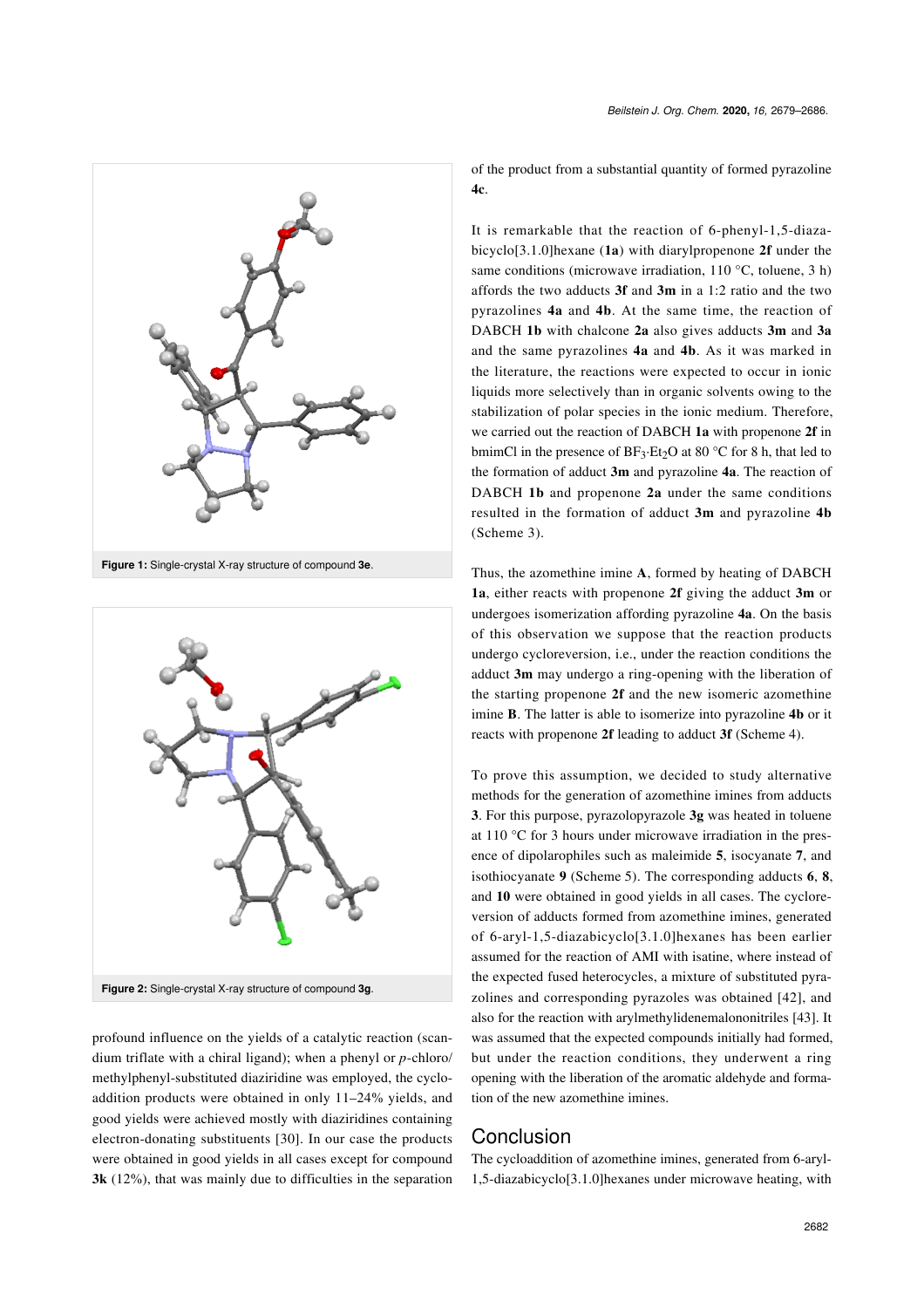<span id="page-4-0"></span>

1,3-diarylpropenones occurs regioselective with the formation of 2-benzoyl-substituted pyrazolo[1,2-*a*]pyrazoles (Michaeltype adducts). For the first time it was shown, that under heating the cycloadducts can undergo cycloreversion with the generation of new azomethine imines, which can be trapped with suitable dipolarophiles.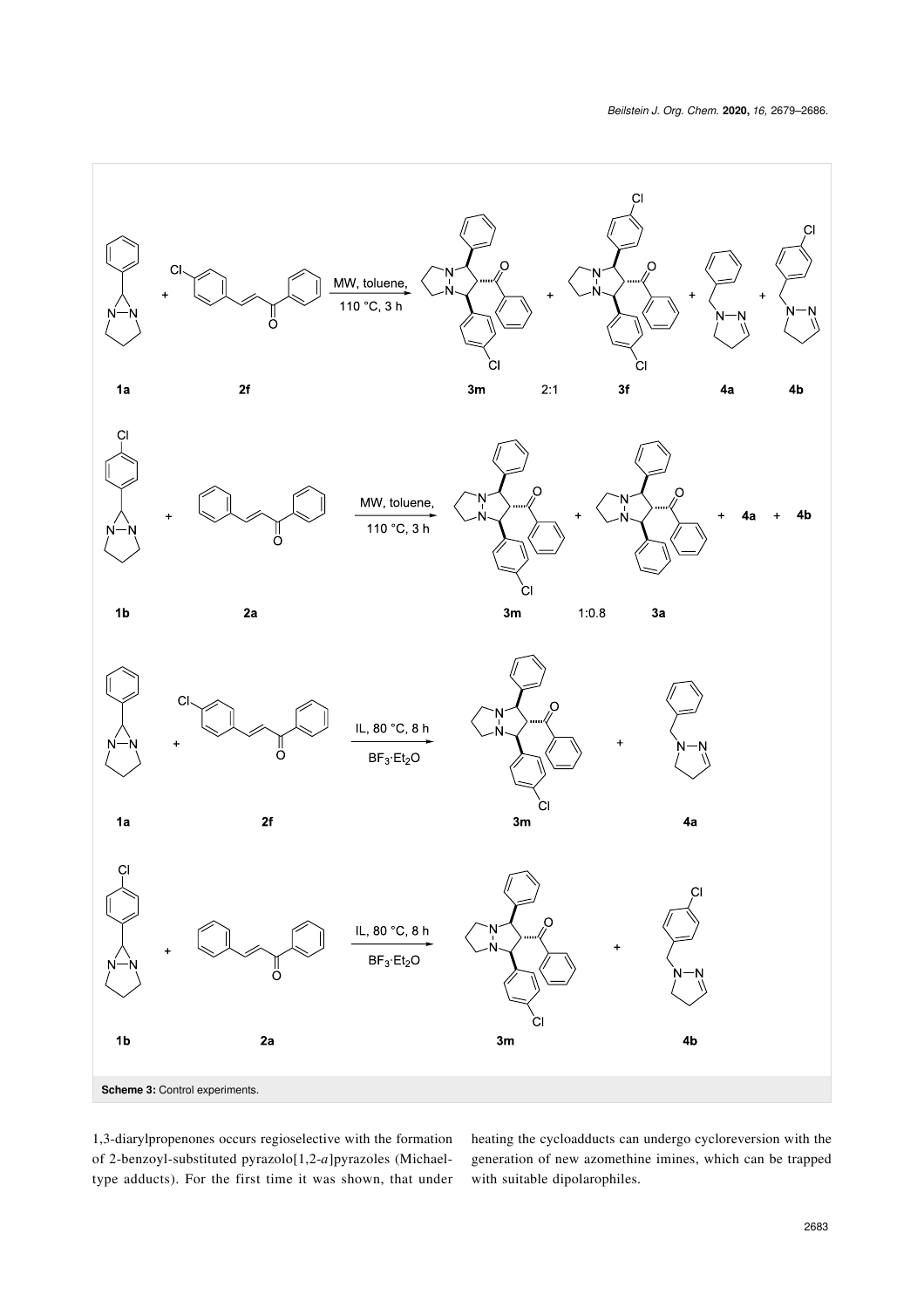<span id="page-5-0"></span>

<span id="page-5-1"></span>**Scheme 4:** Mechanistic hypothesis for cycloaddition and cycloreversion reactions of diazabicyclohexane **1a** with propenone **2f**.

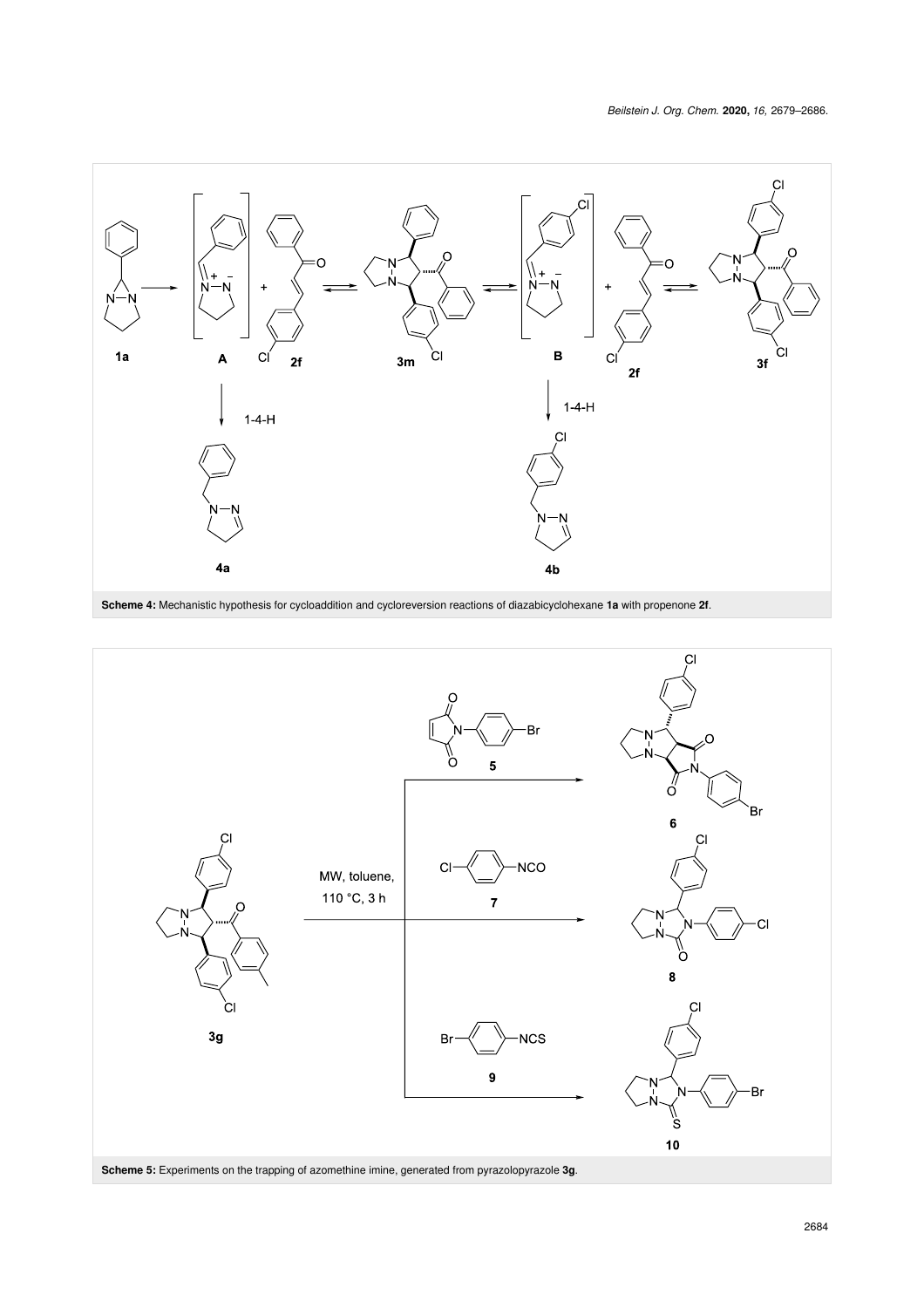## Supporting Information

Supporting Information File 1

Experimental and characterization data of all new compounds.

[\[https://www.beilstein-journals.org/bjoc/content/](https://www.beilstein-journals.org/bjoc/content/supplementary/1860-5397-16-218-S1.pdf) [supplementary/1860-5397-16-218-S1.pdf\]](https://www.beilstein-journals.org/bjoc/content/supplementary/1860-5397-16-218-S1.pdf)

#### Acknowledgements

NMR, HRMS and XRD studies were performed at the Saint Petersburg State University Center for Magnetic Resonance, Center for Chemical analysis and materials research and X-ray Diffraction Center, respectively.

#### ORCID® iDs

Alexander P. Molchanov - <https://orcid.org/0000-0003-2133-247X> Mariia M. Efremova -<https://orcid.org/0000-0002-9277-6185> Mariya A. Kryukova -<https://orcid.org/0000-0002-5515-7780> Mikhail A. Kuznetsov - <https://orcid.org/0000-0002-5458-9004>

# **References**

- <span id="page-6-0"></span>1. Grashey, R. Azomethine Imines. In *1,3-Dipolar Cycloaddition Chemistry;* Padwa, A., Ed.; John Wiley & Sons: New York, NY, USA, 1984; pp 733–817.
- 2. Ukaji, Y.; Soeta, T. Development of new methods for the construction of heterocycles based on cycloaddition reaction of 1,3-dipoles. In *Methods and Applications of Cycloaddition Reactions in Organic Synthesis;* Nishiwaki, N., Ed.; John Wiley & Sons: Hoboken, NJ, USA, 2014; pp 263–282. [doi:10.1002/9781118778173.ch11](https://doi.org/10.1002%2F9781118778173.ch11)
- <span id="page-6-1"></span>3. Belskaya, N. P.; Bakulev, V. A.; Fan, Z. *Chem. Heterocycl. Compd.* **2016,** *52,* 627–636. [doi:10.1007/s10593-016-1943-2](https://doi.org/10.1007%2Fs10593-016-1943-2)
- 4. Nájera, C.; Sansano, J. M.; Yus, M. *Org. Biomol. Chem.* **2015,** *13,* 8596–8636. [doi:10.1039/c5ob01086a](https://doi.org/10.1039%2Fc5ob01086a)
- 5. Grošelj, U.; Požgan, F.; Štefane, B.; Svete, J. *Synthesis* **2018,** *50,* 4501–4524. [doi:10.1055/s-0037-1610284](https://doi.org/10.1055%2Fs-0037-1610284)
- 6. Požgan, F.; Al Mamari, H.; Grošelj, U.; Svete, J.; Štefane, B. *Molecules* **2018,** *23,* No. 3. [doi:10.3390/molecules23010003](https://doi.org/10.3390%2Fmolecules23010003)
- 7. Grošelj, U.; Svete, J.; Al Mamari, H. H.; Požgan, F.; Štefane, B. *Chem. Heterocycl. Compd.* **2018,** *54,* 214–240. [doi:10.1007/s10593-018-2258-2](https://doi.org/10.1007%2Fs10593-018-2258-2)
- <span id="page-6-2"></span>8. Hanessian, S.; McNaughton-Smith, G.; Lombart, H.-G.; Lubell, W. D. *Tetrahedron* **1997,** *53,* 12789–12854. [doi:10.1016/s0040-4020\(97\)00476-6](https://doi.org/10.1016%2Fs0040-4020%2897%2900476-6)
- 9. Jungheim, L. N.; Sigmund, S. K. *J. Org. Chem.* **1987,** *52,* 4007–4013. [doi:10.1021/jo00227a013](https://doi.org/10.1021%2Fjo00227a013)
- 10. Jungheim, L. N. *Tetrahedron Lett.* **1989,** *30,* 1889–1892. [doi:10.1016/s0040-4039\(00\)99605-9](https://doi.org/10.1016%2Fs0040-4039%2800%2999605-9)
- <span id="page-6-15"></span>11.Volpe, C.; Meninno, S.; Capobianco, A.; Vigliotta, G.; Lattanzi, A. *Adv. Synth. Catal.* **2019,** *361,* 1018–1022. [doi:10.1002/adsc.201801567](https://doi.org/10.1002%2Fadsc.201801567)
- 12.Pezdirc, L.; Stanovnik, B.; Svete, J. *Aust. J. Chem.* **2009,** *62,* 1661–1666. [doi:10.1071/ch09074](https://doi.org/10.1071%2Fch09074)
- <span id="page-6-3"></span>13. Hashimoto, T.; Maruoka, K. *Chem. Rev.* **2015,** *115,* 5366–5412. [doi:10.1021/cr5007182](https://doi.org/10.1021%2Fcr5007182)
- 14.Singh, M. S.; Chowdhury, S.; Koley, S. *Tetrahedron* **2016,** *72,* 1603–1644. [doi:10.1016/j.tet.2016.02.031](https://doi.org/10.1016%2Fj.tet.2016.02.031)
- <span id="page-6-4"></span>15. Makhova, N. N.; Shevtsov, A. V.; Petukhova, V. Y. *Russ. Chem. Rev.* **2011,** *80,* 1035–1066. [doi:10.1070/rc2011v080n11abeh004254](https://doi.org/10.1070%2Frc2011v080n11abeh004254)
- <span id="page-6-5"></span>16. Molchanov, A. P.; Sipkin, D. I.; Koptelov, Y. B.; Kostikov, R. R. *Russ. J. Org. Chem.* **2001,** *37,* 841–851. [doi:10.1023/a:1012465732305](https://doi.org/10.1023%2Fa%3A1012465732305)
- 17.Koptelov, Y. B.; Ukolov, A. I. *Chem. Heterocycl. Compd.* **2008,** *44,* 852–859. [doi:10.1007/s10593-008-0120-7](https://doi.org/10.1007%2Fs10593-008-0120-7)
- <span id="page-6-6"></span>18.Koptelov, Y. B.; Kim, M. K.; Molchanov, A. P.; Kostikov, R. R. *Russ. J. Org. Chem.* **1999,** *35,* 110–118.
- 19. Molchanov, A. P.; Sipkin, D. I.; Koptelov, Y. B.; Kopf, J.; Kostikov, R. R. *Russ. J. Org. Chem.* **2003,** *39,* 1338–1345. [doi:10.1023/b:rujo.0000010225.29775.d3](https://doi.org/10.1023%2Fb%3Arujo.0000010225.29775.d3)
- 20. Molchanov, A. P.; Sipkin, D. I.; Koptelov, Y. B.; Kopf, J.; Kostikov, R. R. *Russ. J. Org. Chem.* **2004,** *40,* 67–78. [doi:10.1023/b:rujo.0000034912.48684.d4](https://doi.org/10.1023%2Fb%3Arujo.0000034912.48684.d4)
- 21. Molchanov, A. P.; Sipkin, D. I.; Koptelov, Y. B.; Kostikov, R. R. *Eur. J. Org. Chem.* **2002,** 453–456.
- [doi:10.1002/1099-0690\(20022\)2002:3<453::aid-ejoc453>3.0.co;2-r](https://doi.org/10.1002%2F1099-0690%2820022%292002%3A3%3C453%3A%3Aaid-ejoc453%3E3.0.co%3B2-r) 22. Molchanov, A. P.; Sipkin, D. I.; Koptelov, Y. B.; Kostikov, R. R. *Synlett* **2000,** 1779–1780. [doi:10.1055/s-2000-8690](https://doi.org/10.1055%2Fs-2000-8690)
- <span id="page-6-7"></span>23.Koptelov, Y. B.; Kostikov, R. R.; Molchanov, A. P.; Kopf, J. *Russ. J. Org. Chem.* **1999,** *35,* 144–146.
- 24.Pleshchev, M. I.; Das Gupta, N. V.; Kuznetsov, V. V.; Fedyanin, I. V.; Kachala, V. V.; Makhova, N. N. *Tetrahedron* **2015,** *71,* 9012–9021. [doi:10.1016/j.tet.2015.09.033](https://doi.org/10.1016%2Fj.tet.2015.09.033)
- <span id="page-6-8"></span>25.Koptelov, Y. B. *Russ. J. Org. Chem.* **2006,** *42,* 1510–1515. [doi:10.1134/s1070428006100204](https://doi.org/10.1134%2Fs1070428006100204)
- <span id="page-6-9"></span>26.Syroeshkina, Y. S.; Kuznetsov, V. V.; Lyssenko, K. A.; Makhova, N. N. *Mendeleev Commun.* **2008,** *18,* 42–44. [doi:10.1016/j.mencom.2008.01.016](https://doi.org/10.1016%2Fj.mencom.2008.01.016)
- <span id="page-6-10"></span>27.Syroeshkina, Y. S.; Petukhova, V. Y.; Kachala, V. V.; Nelyubina, Y. V.; Makhova, N. N. *Russ. Chem. Bull.* **2010,** *59,* 1433–1441. [doi:10.1007/s11172-010-0259-0](https://doi.org/10.1007%2Fs11172-010-0259-0)
- <span id="page-6-11"></span>28.Syroeshkina, Y. S.; Fershtat, L. L.; Kachala, V. V.; Kuznetsov, V. V.; Makhova, N. N. *Russ. Chem. Bull.* **2010,** *59,* 1621–1630. [doi:10.1007/s11172-010-0286-x](https://doi.org/10.1007%2Fs11172-010-0286-x)
- 29.Syroeshkina, Y. S.; Kachala, V. V.; Ovchinnikov, I. V.; Kuznetsov, V. V.; Nelyubina, Y. V.; Lyssenko, K. A.; Makhova, N. N. *Mendeleev Commun.* **2009,** *19,* 276–278. [doi:10.1016/j.mencom.2009.09.016](https://doi.org/10.1016%2Fj.mencom.2009.09.016)
- <span id="page-6-12"></span>30. Hu, H.; Xu, J.; Wang, F.; Dong, S.; Liu, X.; Feng, X. *Org. Lett.* **2020,** *22,* 93–97. [doi:10.1021/acs.orglett.9b04007](https://doi.org/10.1021%2Facs.orglett.9b04007)
- <span id="page-6-13"></span>31. Chagarovskiy, A. O.; Vasin, V. S.; Kuznetsov, V. V.; Ivanova, O. A.; Rybakov, V. B.; Shumsky, A. N.; Makhova, N. N.; Trushkov, I. V. *Angew. Chem., Int. Ed.* **2018,** *57,* 10338–10342. [doi:10.1002/anie.201805258](https://doi.org/10.1002%2Fanie.201805258)
- 32. Chagarovskiy, A. O.; Kuznetsov, V. V.; Ivanova, O. A.; Goloveshkin, A. S.; Levina, I. I.; Makhova, N. N.; Trushkov, I. V. *Eur. J. Org. Chem.* **2019,** 5475–5485. [doi:10.1002/ejoc.201900579](https://doi.org/10.1002%2Fejoc.201900579)
- 33.Sarkar, T.; Talukdar, K.; Roy, S.; Punniyamurthy, T. *Chem. Commun.* **2020,** *56,* 3381–3384. [doi:10.1039/c9cc10089j](https://doi.org/10.1039%2Fc9cc10089j)
- <span id="page-6-14"></span>34.Pineiro, M.; Pinho e Melo, T. M. V. D. *Eur. J. Org. Chem.* **2009,** 5287–5307. [doi:10.1002/ejoc.200900644](https://doi.org/10.1002%2Fejoc.200900644)
- 35. Caddick, S.; Fitzmaurice, R. *Tetrahedron* **2009,** *65,* 3325–3355. [doi:10.1016/j.tet.2009.01.105](https://doi.org/10.1016%2Fj.tet.2009.01.105)